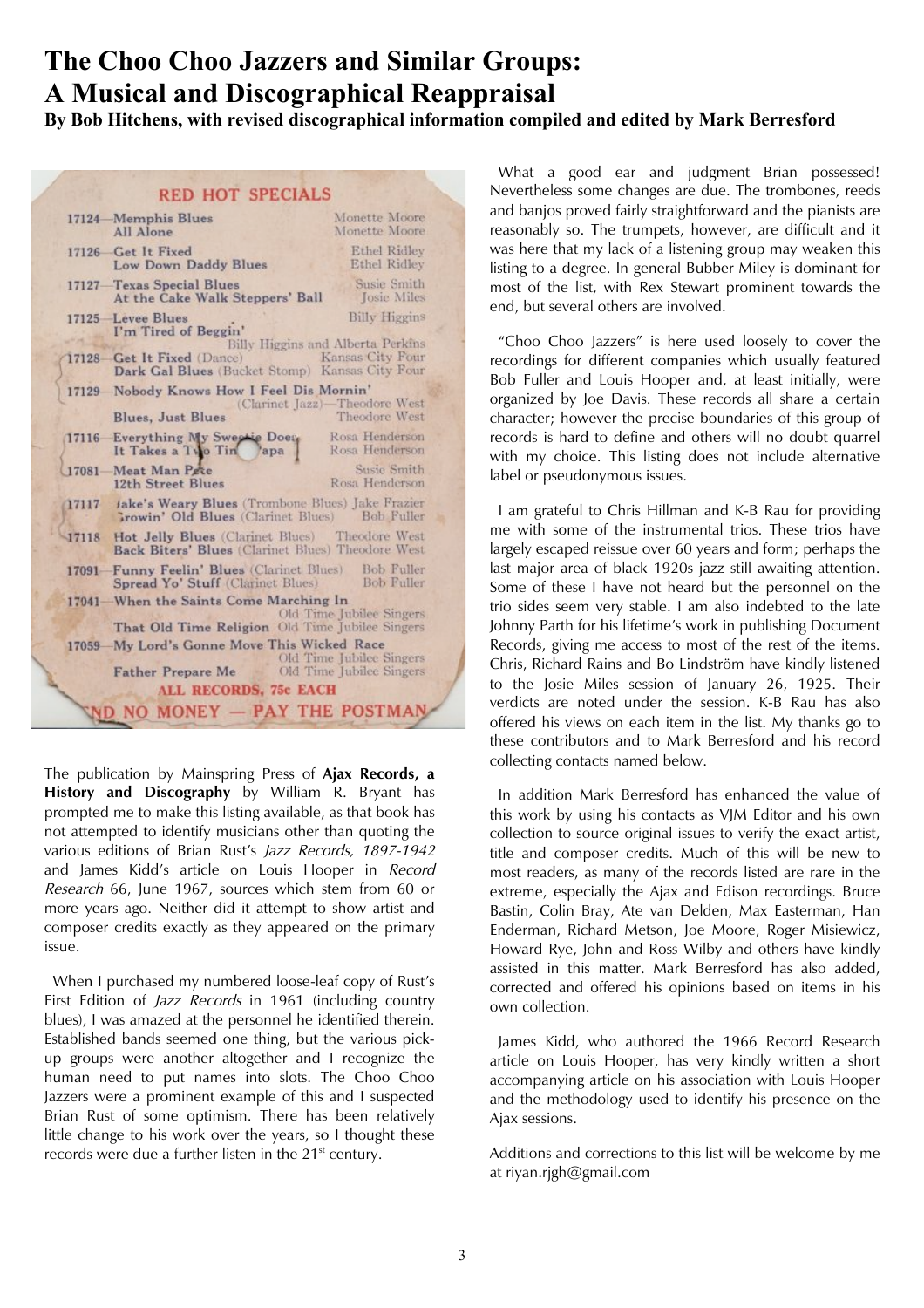#### **References:-**

| Rust                    | Brian Rust: Jazz and Ragtime Records 1897 – 1942. $5th$ Edition, Storyville Press 1983 & 6th edition, CD version, |
|-------------------------|-------------------------------------------------------------------------------------------------------------------|
|                         | Mainspring Press 2007.                                                                                            |
| <b>B&amp;GR</b>         | Dixon, Godrich and Rye: Blues and Gospel Records 1890 - 1943. Oxford, Fourth Edition, 1997.                       |
| Kidd                    | James Kidd: 'Louis Hooper.' Record Research 77, June 1966.                                                        |
| Collinson               | John Collinson: A Tentative Cliff Jackson Listing. Storyville 146 & 147, 1991.                                    |
| Miley disco             | Bo Scherman, Goran Eriksson, Nils-Gunnar Anderby, Goran Wallen: Bubber Miley Discography, www.ellington.se        |
|                         | 2000.                                                                                                             |
| <b>Bastin</b>           | Bruce Bastin: Never Sell a Copyright (Joe Davis and his Role in the New York Music Scene 1916 – 1978).            |
|                         | Storyville Publications, 1990.                                                                                    |
| LW                      | Laurie Wright: Bob Fuller; A chronology with random notes. Storyville 1998-9.                                     |
| <b>Bertrand Demeusy</b> |                                                                                                                   |
|                         | Elmer Snowden Discography. Jazz Journal, April 1963. (This is showing its age and has here only been referred     |
|                         | to in a couple of places).                                                                                        |
| Bryant                  | William R. Bryant: Ajax Records, Mainspring Press, 2013. (Used for dates and composer credits).                   |
| Rains                   | Richard Rains: Thomas Morris and Big Charlie Thomas: Man or Myth? Frog Annual No.1. Frog Records, 2010,           |
|                         | plus private correspondence.                                                                                      |
| St                      | Storyville magazine and yearbooks, with issue/page. Storyville Publications and Co Ltd. Various dates.            |
| <b>KBR</b>              | K-B Rau: Listings of several relevant musicians published in various issues of N&N magazine and volumes of Frog   |
|                         | Annual. Plus email.                                                                                               |
| MB                      | Mark Berresford: e-correspondence. He also collated the e-correspondence from the following:-                     |
|                         |                                                                                                                   |
| CB                      | Colin Bray: e-correspondence                                                                                      |
| JM                      | Joe Moore: e-correspondence                                                                                       |
| JW                      | John Wilby: e-correspondence                                                                                      |
| <b>RM</b>               | Roger Misiewicz: e-correspondence                                                                                 |

### **Abbreviations:-**

| AR             | Arthur Ray                | ЕE  | Ernest Elliott | LM   | Louis Metcalf      |
|----------------|---------------------------|-----|----------------|------|--------------------|
| <b>BCT</b>     | <b>Big Charlie Thomas</b> | ES  | Elmer Snowden  | PG   | Porter Grainger    |
| BF.            | <b>Bob Fuller</b>         | GА  | Gus Aiken      | PGI  | Percy Glascoe      |
| BH             | <b>Billy Higgins</b>      | HB  | Herb Brown     | poss | possibly           |
| BM             | <b>Bubber Miley</b>       | HН  | Horace Holmes  | prob | probably           |
| CB             | Charles Booker            | HS. | Harry Smith    | RS.  | <b>Rex Stewart</b> |
| CG.            | Charlie Green             | HТ  | Harry Tate     | TB.  | Ted Brown          |
| CI.            | Charlie Irvis             | IM  | Isadore Myer** | TM.  | Thomas Morris      |
| C <sub>I</sub> | Cliff Jackson             | JD  | Joe Davis      | u/k  | unknown            |
| EB             | Ernie Bullock             | JF  | Jake Frazier   |      |                    |
| ED             | Edgar Dowell              | LН  | Louis Hooper   |      |                    |
|                |                           |     | $\mathbf{I}$   |      |                    |

\*\* Mark Berresford notes that although the pianist's name has been historically reported as 'Isadore Myers' the 1929 American Federation of Musicians Local 802 Directory clearly shows it has 'Isadore T. Myer' and this is confirmed by his WW1 Draft Registration Card, giving a birth date of January 21, 1893 and profession as 'Musician – Unemployed.'

Artist Title and Composer credits are as shown on the primary issue from original 78 labels or photos thereof (mainly by MB, CB, RM and JW). Those titles not examined have been marked \* after the italicised composer credit.

## **A few words on the Edison issues – by Joe Moore**

1) It seems fairly likely the Edison Company were talked into these recordings by music publisher Joe Davis, who was a noted hustler. The Edison Company, who weren't exactly colour-tolerant, hung on to the recordings until they finally put them out in the New York area, instead of sending them South, where they might have enjoyed better sales. All three issues carry a Red Star, which basically means they were not in the main catalogue, but could be obtained if specifically ordered. The Edison Company did this with various groups, in particular the Original Memphis Five, the Matsons and the two Fletcher Henderson issues. In all three cases, dealers could order one issue by these bands; if they had requests for "more of the same" from their customers, then a further issue could be had to special order.

2) As to personnels, there is nothing in the files, or even the Studio Cash Books, other than the fact that Bubber Miley and Arthur Ray are named for the Josie Miles test session of September 15, 1924 . This is simply because the company contracted with a "fixer" or a bandleader to supply musicians etc., for a session. In this case the 'fixer' was Joe Davis. I have no doubt that other companies did exactly the same. The payment cheques were made out to Joe Davis, who in turn would have paid the musicians.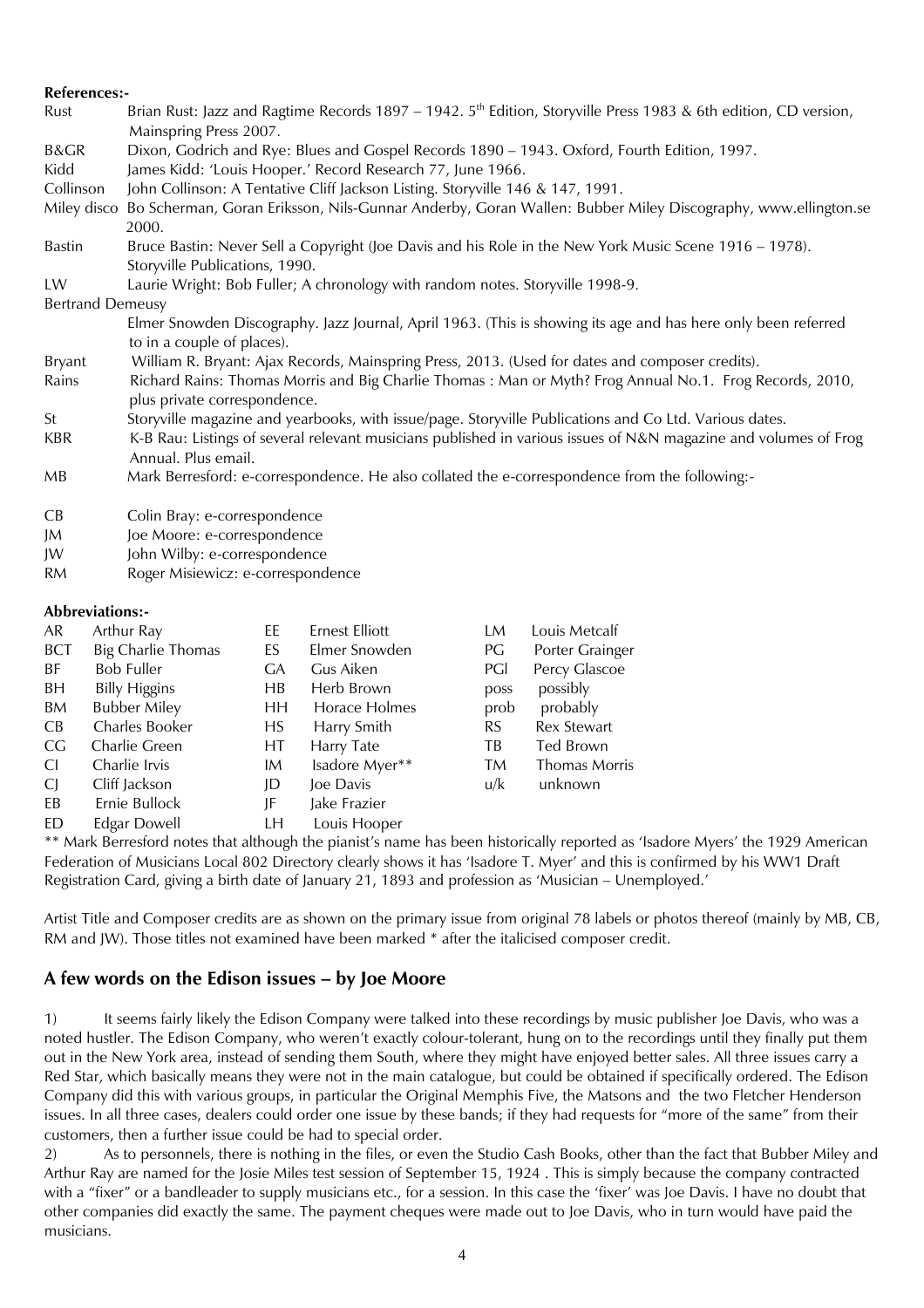3) The only occasions where participants were named was where they came as accompanists to a singer, i.e where a singer had not brought their own accompanist (at their own expense) then payment would be made to the accompaniment provided by the studio. In the case of the Rejected "Sweet Man Joe", Miley got \$10 paid to him by the Edison Company. 4) Unfortunately, the Cash Books often state "two extra men" or the like, without saying who they were! But then, at the time no-one was interested, the more so as they were sometimes paid in cash rather than a cheque.

5 The standard practice at Edison, from 1921 to at least 1927, was to record and issue three takes of each title, marked A-, B or C (the jury is still out as to whether only three were made, or whether the three most acceptable 'takes' were ascribed take numbers). However due to the limited circulation of the 'Red Star' Blues issues and their subsequent rarity nowadays, it is not known whether or not the 'three issued takes' policy was uniformly applied to the issues listed in this discography, or because sales of these issues were so meagre that only one or maybe two stampers were used. What is shown in the discography is the known issued takes reported by reliable sources. Let us know if you have one that isn't shown! To clarify which issued takes are confirmed, they are shown for the Edison issues **in bold italics**.

### **The Listing**

The Original Memphis Five recorded for Pathé (matrices 105028/9) as the Choo Choo Jazzers c. December 1923. George Scott claimed to have recorded with Viola McCoy, Elmer Snowden, Charles Matson and Mamie Smith. He is not identified in this list.

#### **Rose Henderson [sic]**

**Rosa Henderson (vcl) acc by: Howard Scott (t) Fletcher Henderson (p)**  New York, c. mid December 1923 105013 He's Never Gonna Throw Me Down (Brooks) Pathé Actuelle 032021-B

105014 Everyday Blues (Delaney) Pathé Actuelle 032021-A

Rust:TM,u/k. B&GR: TM,LH. Kidd: TM,LH. Rains: definitely not TM, sounds like Howard Scott. MB: Scott, prob Fletcher Henderson. Only listed here because B&GR showed LH. KBR suggests RS,LH referring to RS' statement on p 29 of "Jazz Masters of the 30s" that this was his first recording (date not mentioned). I hear neither RS nor LH here and I suggest this may refer to Rosa's July 1924 session or to a lost session.

#### **Lillian Goodner and Her Sawin' Three**

**Lillian Goodner (vcl) acc by: Bubber Miley (t) poss Bob Fuller (as) Louis Hooper (p)** New York, February 16 - 24, 1924

31530 Four Flushing Papa (You've Got to Play Straight With Me)

(Grainger - Ricketts) \* Ajax 17028-

31531 Gonna Get Somebody's Daddy (Just Wait and See) (Medina - Dowell) \* Ajax 17028- Rust:pers u/k. B&GR: BM,BF,LH. Kidd BM,BF,LH. Miley disco: BM,BF,LH. I am uncertain about the as and LW omits these items.

## **Helen Gross and The Choo Choo Jazzers**

### **Helen Gross (vcl) acc by: prob Thomas Morris (t) Bob Fuller (cl,as?) Louis Hooper (p) Joe Davis (effects-1)** New York, April 9 - 23, 1924 31561 He's Never Gonna Throw Me Down (Brooks) Ajax 17037-B

31564 Hard Luck Blues (Grice) **Ajax 17037-A** 31565 Eavesdropper's Blues (J.C. Johnson) Ajax 17036-B 31567 Haunted House Blues -1 (J.C. Johnson) Ajax 17036-A Rust: TM,BF,LH. B&GR:BM,BF,LH,u/k. Kidd: BM,BF,LH. Miley disco: prob TM,BF,LH,u/k. Rains, JW: TM

## **Hazel Meyers and Her Sawin' Trio**

## **Hazel Meyers (vcl) acc by: Bubber Miley (t) Bob Fuller (cl) Louis Hooper (p)**

New York, May 18 – 26, 1924 31571 Papa Don't Ask Mama Where She Was (Ricketts - Grainger) \* Ajax 17039- 31574 I'm Every Man's Mama (Ricketts - Grainger) Ajax 17040-A Rust: BM,BF,LH,ES? B&GR: BM,BF,LH,u/k. Kidd: BM,BF,LH,u/k. Miley Disco: poss BM,LH,poss ES. I hear no banjo and LW agrees re 31571.

### **Hazel Meyers**

## **Hazel Meyers (vcl) acc by prob. Louis Hooper (p,bj)**

New York, May 18 – 26, 1924 31575 You Better Build Love's Fire (Or Your Sweet Mama's Gone) (Brooks) Ajax 17040-B Rust: LH,ES? B&GR: LH,u/k. Kidd: LH,u/k. I hear piano or banjo, not at the same time. LH supposedly plays ukulele on Ajax mx 31806/9.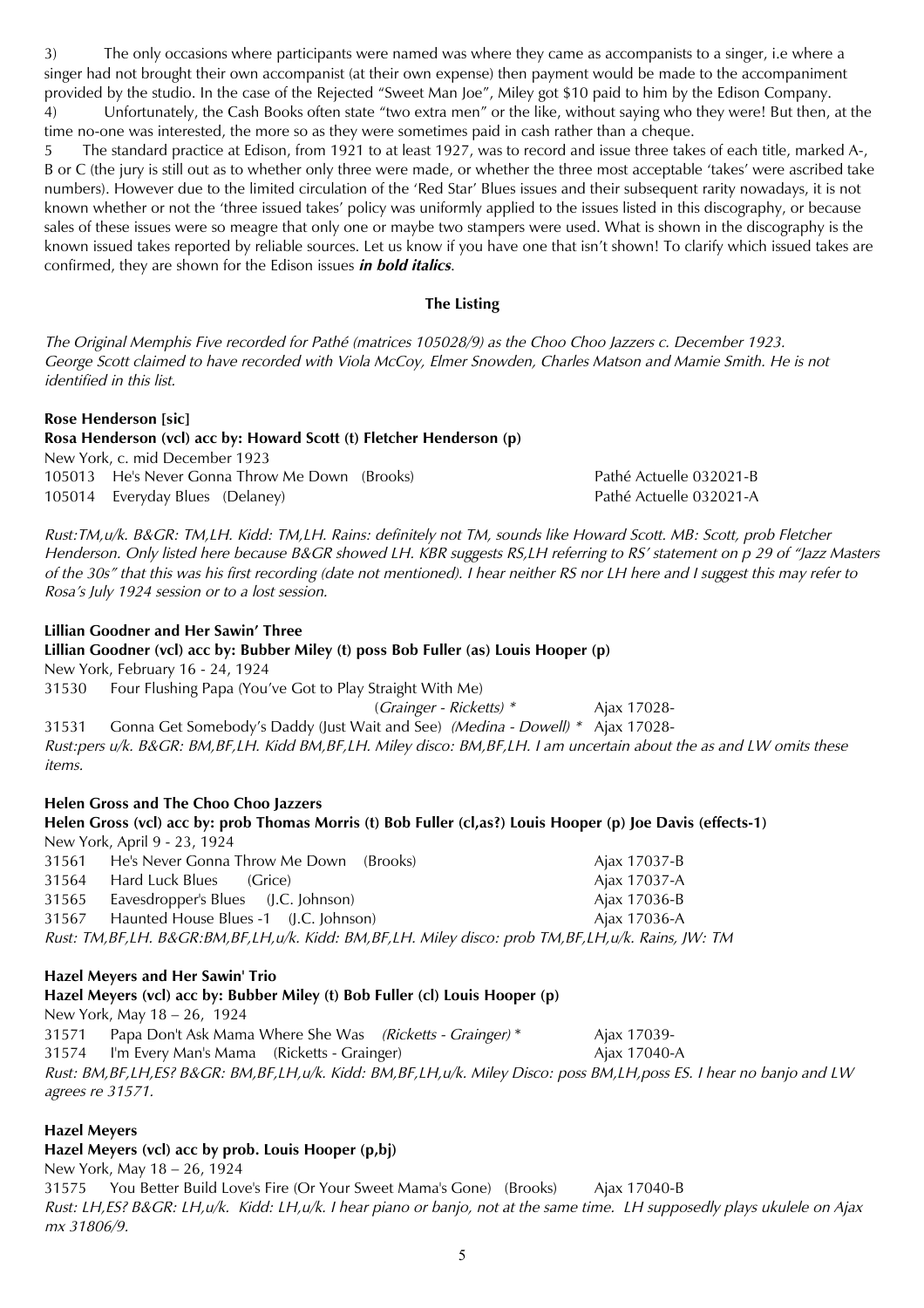

Viola McCoy, c.1924. Mark Berresford Collection



Lillian Goodner, c.1925. Mark Berresford Collection



Mamie Smith, c.1923



Monette Moore, c.1924. Mark Berresford Collection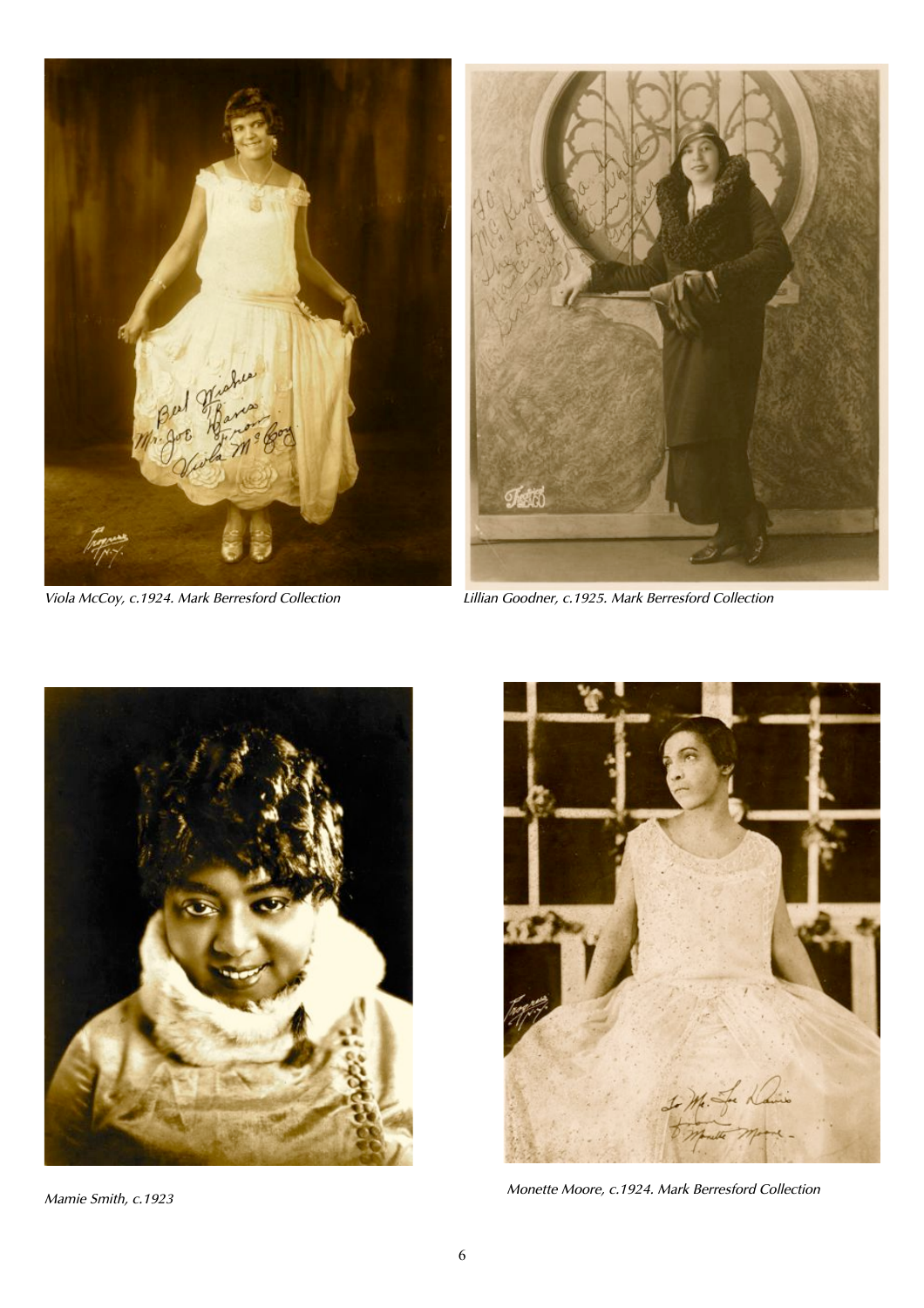







# **THE GREAT HARRY RESER by W.W. (Bill) Triggs**

First published in 1978, Bill Triggs' groundbreaking study of the music and career of the pre-eminent banjoist of the 1920s and 1930s, Harry Reser, has long been out of print and has become a collector's item. Our recent acquisition of Bill Triggs' Harry Reser Collection & Archive has made available once again a limited supply of Mint condition 'New Old Stock' copies of his lifetime's great work.

Hardbound in black cloth, 'The Great Harry Reser' is a large-format (8 x 11.5") 212 page book, printed on gloss art paper and profusely illustrated with photographs, sheet music covers, record company file cards and lots more. The extensive discographical section covers in detail recordings made under his leadership - The Clicquot Club Eskimos, Harry Reser's Syncopators, The Six Jumping Jacks, The Jazz Pilots, The Seven Little Polar Bears, OKeh Syncopators etc., along with a selective discography of recordings he made as a sideman with some of the top name bands and singers of the period.

## Price including postage: £25 UK, £31 Europe, £36/\$55 USA/Rest of World

Payment by cheque, Electronic Bank Transfer, Credit/Debit card or Paypal to mark@jazzhound.net (NB: Credit/Debit and Paypal sales attract a 3% surcharge).

If you're a fan of the music of Harry Reser and the groups he recorded with (and who isn't?) you will need this book. If you missed it the first time around don't delay in ordering, as supplies are very limited!

> Mark Berresford Rare Records The Chequers **Chequer Lane Shottle** Derbyshire DE56 2DR Email: mark@jazzhound.net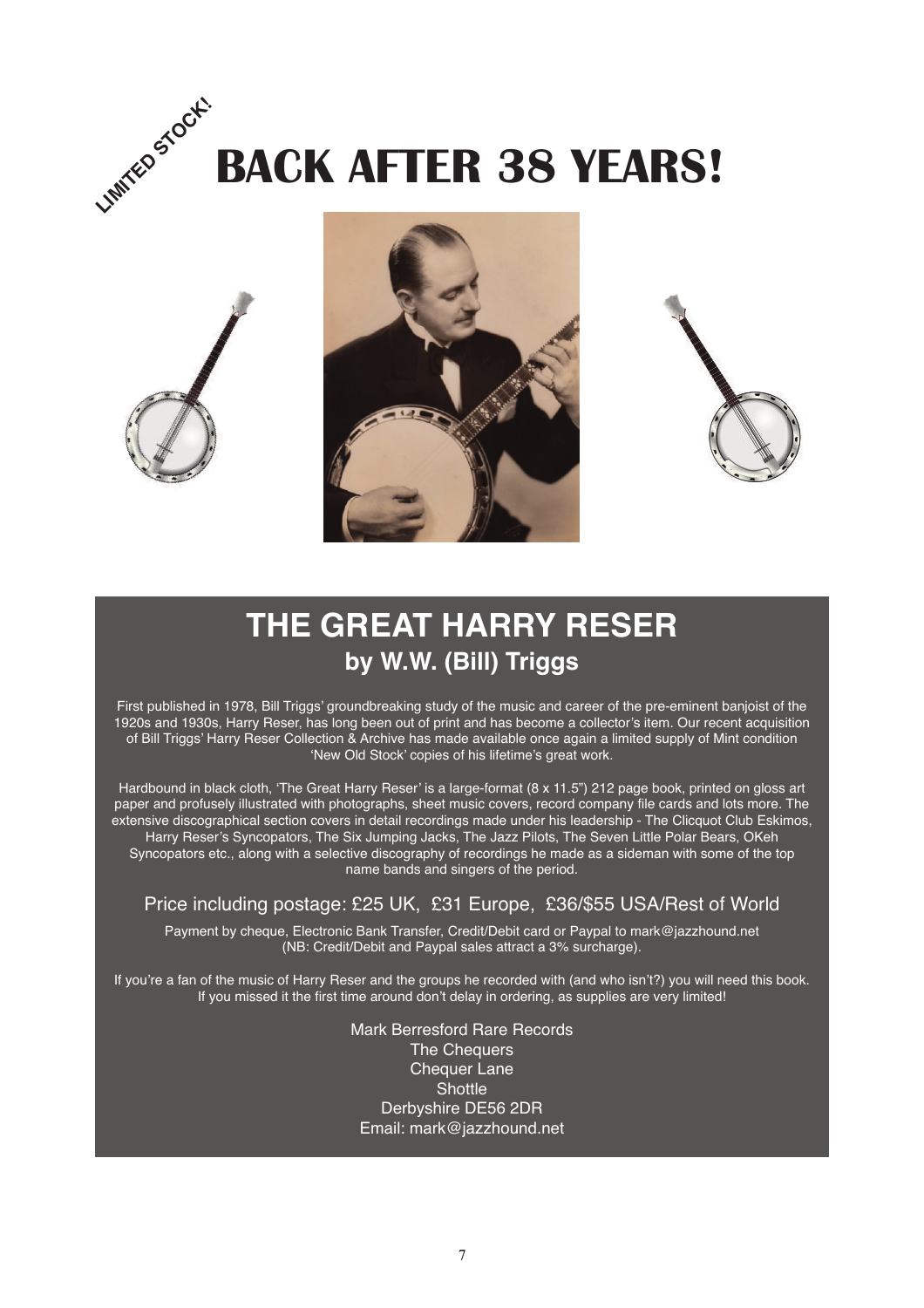| <b>Helen Gross and The Choo Choo Jazzers</b>                                                                                                                                                                                                             |              |
|----------------------------------------------------------------------------------------------------------------------------------------------------------------------------------------------------------------------------------------------------------|--------------|
| Helen Gross (vcl) acc by: Bob Fuller (cl) Louis Hooper (p)                                                                                                                                                                                               |              |
| New York, May 18 - 26, 1924                                                                                                                                                                                                                              |              |
| Better Give Your Sweetie What She Needs (Creamer - Wooding) *<br>31585                                                                                                                                                                                   | Ajax 17042-  |
| 31587<br>I Wonna Jazz Some More [sic] (Delaney) *                                                                                                                                                                                                        | Ajax 17042-  |
| Foolish Woman's Blues (Miller)*<br>31588                                                                                                                                                                                                                 | Ajax 17050-  |
| Strange Man (Reed) *<br>31590                                                                                                                                                                                                                            | Ajax 17050-  |
| Rust: BF,LH,JD. B&GR: BF,LH,JD. Kidd: BF,LH,(prob on 17042),JD.                                                                                                                                                                                          |              |
| <b>Helen Gross and The Choo Choo Jazzers</b>                                                                                                                                                                                                             |              |
| Helen Gross (vcl) acc by: Bob Fuller (cl) Porter Grainger (p) Joe Davis (effects-1)                                                                                                                                                                      |              |
| New York, June 21 - 26, 1924                                                                                                                                                                                                                             |              |
| 31594 Chost Walkin' Blues (Spencer Williams) -1                                                                                                                                                                                                          | Ajax 17051-A |
| My Man Ain't Yo' Man (Lester Steele)<br>31596                                                                                                                                                                                                            | Ajax 17051-B |
| Rust: BF, PG, JD. B&GR: BF, PG, JD. Kidd: BF, PG. Piano is played in a heavier, loping style and is not LH. I hear no effects.                                                                                                                           |              |
| Hazel Meyers and The Choo Choo Jazzers                                                                                                                                                                                                                   |              |
| Hazel Meyers (vcl) acc by: Bubber Miley (t) prob Louis Hooper (p) Joe Davis (effects-1)                                                                                                                                                                  |              |
| New York, June 21 - 26, 1924                                                                                                                                                                                                                             |              |
| War Horse Mama<br>(Miller)<br>31597                                                                                                                                                                                                                      | Ajax 17047-B |
| Cold Weather Papa (Miller) -1<br>31599                                                                                                                                                                                                                   | Ajax 17047-A |
| Rust: BM, BF, LH. B&GR: BM, LH, u/k. Miley disco: BM, BF, LH, u/k. There is no clarinet. I am not fully sure that this is Hooper<br>and it is not listed in Kidd.                                                                                        |              |
| Hazel Meyers and The Choo Choo Jazzers                                                                                                                                                                                                                   |              |
| Hazel Meyers (vcl) acc by: Bob Fuller (cl) Louis Hooper (p)                                                                                                                                                                                              |              |
| New York, June 21 - 26, 1924                                                                                                                                                                                                                             |              |
| 31602 Hateful Blues (John Perry)                                                                                                                                                                                                                         | Ajax 17048-A |
| 31603 Frankie Blues (John Perry)                                                                                                                                                                                                                         | Ajax 17048-B |
| Rust, B&GR, Kidd: BF,LH. Agreed. The composer credit is a semi-pseudonym for Perry Bradford.                                                                                                                                                             |              |
|                                                                                                                                                                                                                                                          |              |
| Rosa Henderson and The Choo Choo Jazzers                                                                                                                                                                                                                 |              |
| Rosa Henderson (vcl): prob Harry Smith or poss Barclay Draper (t) prob Cliff Jackson (p)                                                                                                                                                                 |              |
| New York, June 21 - 26, 1924                                                                                                                                                                                                                             |              |
| 31607 I Can't Get The One I Want (Rose - Ruby - Handman)                                                                                                                                                                                                 | Ajax 17049-B |
| Rust, B&GR, Collinson: HS,CJ. Miley disco: HS or BM, CJ. Distinct trumpet style, no clarinet, probably CJ (not quite sure).<br>However Harry Smith may have been touring with Gonzell White. St 87/93 reports that Barclay Draper was playing with CJ in |              |
| spring 1924.                                                                                                                                                                                                                                             |              |
| <b>Helen Gross and The Choo Choo Jazzers</b>                                                                                                                                                                                                             |              |
| Helen Gross (vcl) acc by: Bubber Miley (t-2) Bob Fuller (cl-1) Louis Hooper or unknown (p-3)                                                                                                                                                             |              |
| New York, June 21 - 26, 1924                                                                                                                                                                                                                             |              |
| Rockin' Chair Blues (Smith - Johns) -1,2<br>31609                                                                                                                                                                                                        | Ajax 17046-B |
| Sorrowful Blues (Smith - Johns) -1,2<br>31611                                                                                                                                                                                                            | Ajax 17046-A |

31613 What'll I Do (Berlin) -2,3 Ajax 17049-A

31616 Neglected Blues (Booker - James) -1 Ajax 17071-B

31620 Conjure Man Blues -2 (Urquhart) \* Ajax 17082-

Rust, B&GR, Collinson,Miley Disco: BM,BF,CJ. To me piano sounds like LH except 31613 where it sounds like that on 31630. Possibly JD? MB suggests LH throughout. KBR feels that this is the start of several appearances by LM. MB and I think on balance BM. I have not heard 31620.

## **Hazel Meyers and The Choo Choo Jazzers Hazel Meyers (vcl) acc by: poss Louis Metcalf (t) Louis Hooper (p)**  New York, June 21 – 26, 1924 31622 He Used To Be Mine (But You Can Have Him Now) (Holmes) \* Ajax 17082-31624 Lost My Sweetie Blues (Levin - Levisohn) Ajax 17077-B Rust, B&GR, Kidd: LM,LH. Miley disco: BM,LH. Rather more trumpet vibrato. It just answers the voice – no full accompaniment. LM hit New York at age 17 (1922) and worked with Julian Arthur and Willie The Lion Smith et al. (KBR quoting RR86/3).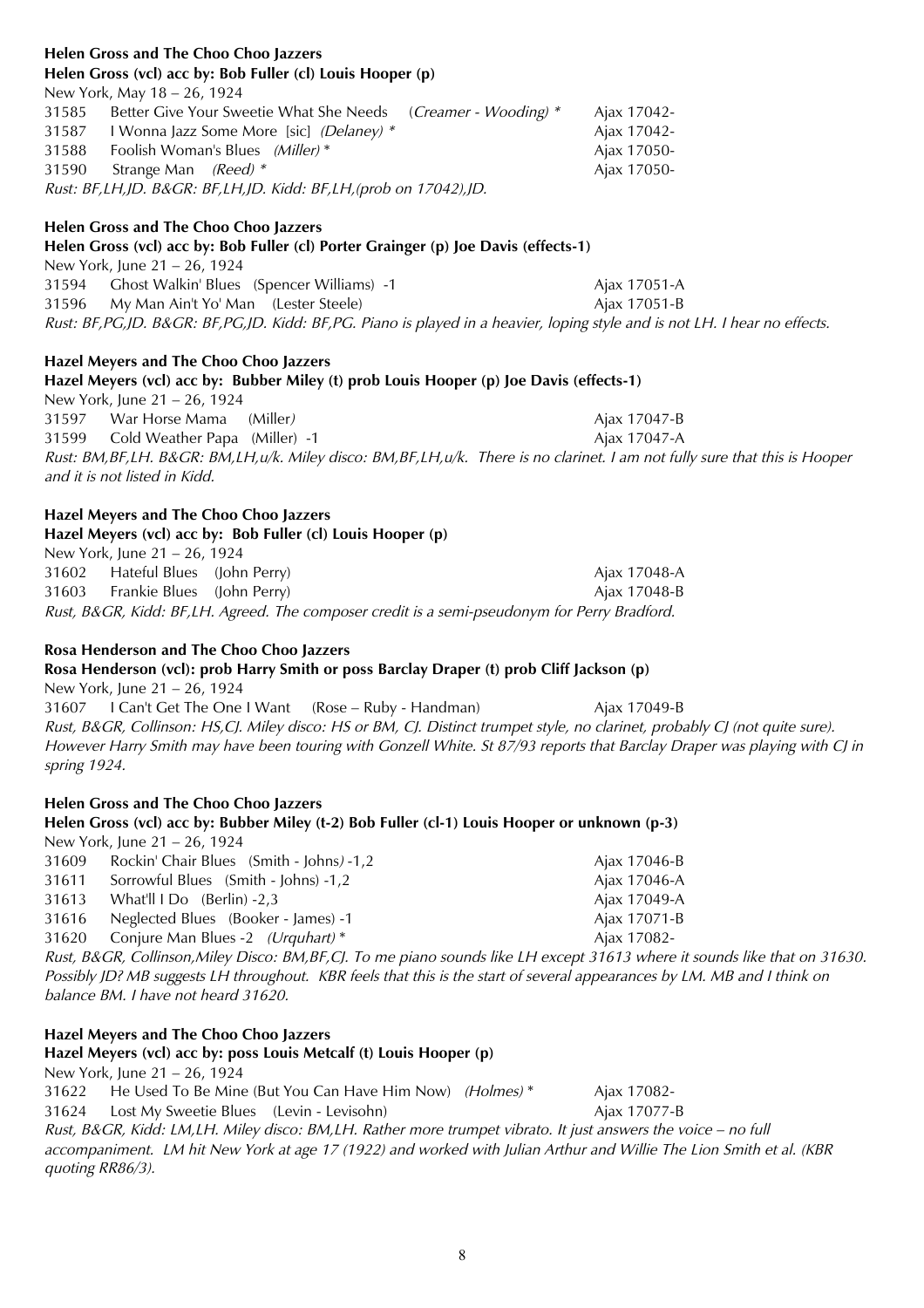31656 My Sweet Man (Tickles The Ivories for Me) (Bennett) Ajax 17068-A 31658 What You Need Is Me (And What I Need Is You) (Bennett) -1 Ajax 17068-B

31637 Somebody's Doin' What You Wouldn't Do (Jackson) -2 Ajax 17055-B 31639 Hard Hearted Hannah (Yellen – Bigelow - Bates) -1 Ajax 17060-A Henderson session and thus not LH. **Josie Miles and The Choo Choo Jazzers Josie Miles (vcl) acc by: prob Louis Metcalf (t-1) Bob Fuller (cl-2) Cliff Jackson (p) Joe Davis (effects-2)** New York, July 11 – 24, 1924 31641 Lovin' Henry Blues (Uruhart) [sic] -1 Ajax 17057-B 31644 Freight Train Blues (Dorsey - Murphy) -2 Ajax 17057-A active on (2). **LETHIA HILL Piano and Cornet Accompaniment Lethia Hill (vcl) acc by : Bubber Miley (t) poss. Arthur Ray (p)**  New York, c. August 10, 1924 13496 OLD NORTH STATE BLUES (Perkins) Voc A 14874 Rust: both u/k. B&GR: BM,AR. Miley disco: BM,AR? MB, CB & KBR agree BM. **Helen Gross and The Choo Choo Jazzers Helen Gross (vcl) acc by: Louis Metcalf or Bubber Miley (t) Cliff Jackson (p) unidentified male voice** New York, August 16 – 27, 1924 31649 Ticket Agent Ease Your Window Down (Spencer - Williams) Ajax 17060-B Rust, B&GR, Kidd, Collinson: LM,CJ. Miley disco: BM,LH. Metcalf seems particularly clear here to me but MB is sure that it is Miley. KBR prefers Mike Jackson (p). **Helen Gross and The Choo Choo Jazzers Helen Gross (vcl) acc by: Bob Fuller (cl) prob. Louis Hooper (p) unknown (d-1)**  New York, August 16 – 27, 1924 31651 Chicago Monkey Man Blues (Williams – Austin - Cox) Ajax 17062-A 31654 Those Dogs Of Mine (Gertrude Rainey) -1 Ajax 17062-B Rust,B&GR: BF,LH?,u/k. I have not heard these items.

**Rosa Henderson and The Choo Choo Jazzers**

credits to swing the balance of probability. I have no problem with CJ.

**Helen Gross (vcl) acc by: Louis Metcalf or Bubber Miley (t) Cliff Jackson (p)**

## **Rosa Henderson (vcl) acc by: poss Rex Stewart (c-1) Bob Fuller (cl-2) Cliff Jackson (p)**

31633 If You Can't Ride Slow and Easy (Hunter - Williams) Ajax 17077-A

New York, July 11 – 24, 1924 31636 Strut Yo' Puddy (Williams) -1 Ajax 17055-A the last three sessions? This may be the session identified by RS as his recording debut. Piano sounds same as last Rosa

Rust, B&GR, Collinson: LM,CJ. Miley disco: BM.LH (Same as 31631. I hear the same trumpet as last without the composer

Rust:HS,BF,CJ. B&GR: RS?,BF,CJ. Collinson: RS?,BF,CJ. KBR: RS,BF?,Mike Jackson. Trumpet/cornet too active for the man from

| Josie Miles and The Choo Choo Jazzers                                                                                                              |                                                |              |  |
|----------------------------------------------------------------------------------------------------------------------------------------------------|------------------------------------------------|--------------|--|
| Josie Miles (vcl) acc by: prob Louis Metcalf (t-1) Bob Fuller (cl-2) Cliff Jackson (p) Joe Davis (effects-2)                                       |                                                |              |  |
| New York, July 11 – 24, 1924                                                                                                                       |                                                |              |  |
|                                                                                                                                                    | 31641 Lovin' Henry Blues (Uruhart) [sic] -1    | Ajax 17057-B |  |
|                                                                                                                                                    | 31644 Freight Train Blues (Dorsey - Murphy) -2 | Ajax 17057-A |  |
| Rust: LM, BF, CJ. B&GR, Collinson: LM, BF?, CJ. Miley disco: BM, BF?, CJ. MB suggests BM/CJ but KBR prefers LM, BF, AR/LH. JD is<br>active on (2). |                                                |              |  |

## **Hazel Meyers and The Choo Choo Jazzers**

**Hazel Meyers (vcl) acc by: prob Bubber Miley (t-1) Bob Fuller (cl-2) Louis Hooper (p-1) unknown (p-2)**  New York, June 21 – 26, 1924

31630 You'll Never Have No Luck By Quitin' [sic] Me

(Spikes – Porter - Spikes) -2 Ajax 17054-A

31631 Lonesome For That Man Of Mine (Miley) -1 Ajax 17054-B Rust, MB: BM,BF,LH. B&GR: BM,BF,LH or u/k-2. Kidd: BF,u/k (31630) or BM,LH. Miley disco: BM,BF,LH or u/k-2. KBR: prob LM. I hear the same trumpet as last with an unknown piano on (2) but this is the only recording of Miley's **Lonesome for…** and MB sees no reason for it not being him. The pianist plays very well, but no stride (CJ). How about JD for mystery pianist? (MB says No!!)

**Helen Gross and The Choo Choo Jazzers**

**Mamie Smith Piano acc. (mx 31656)**

New York, August 16 – 27, 1924

**Mamie Smith and The Choo Choo Jazzers (mx 31658)**

**Mamie Smith (vcl) acc by : Louis Metcalf (t-1) Louis Hooper (p)** 

New York, July 11 – 24, 1924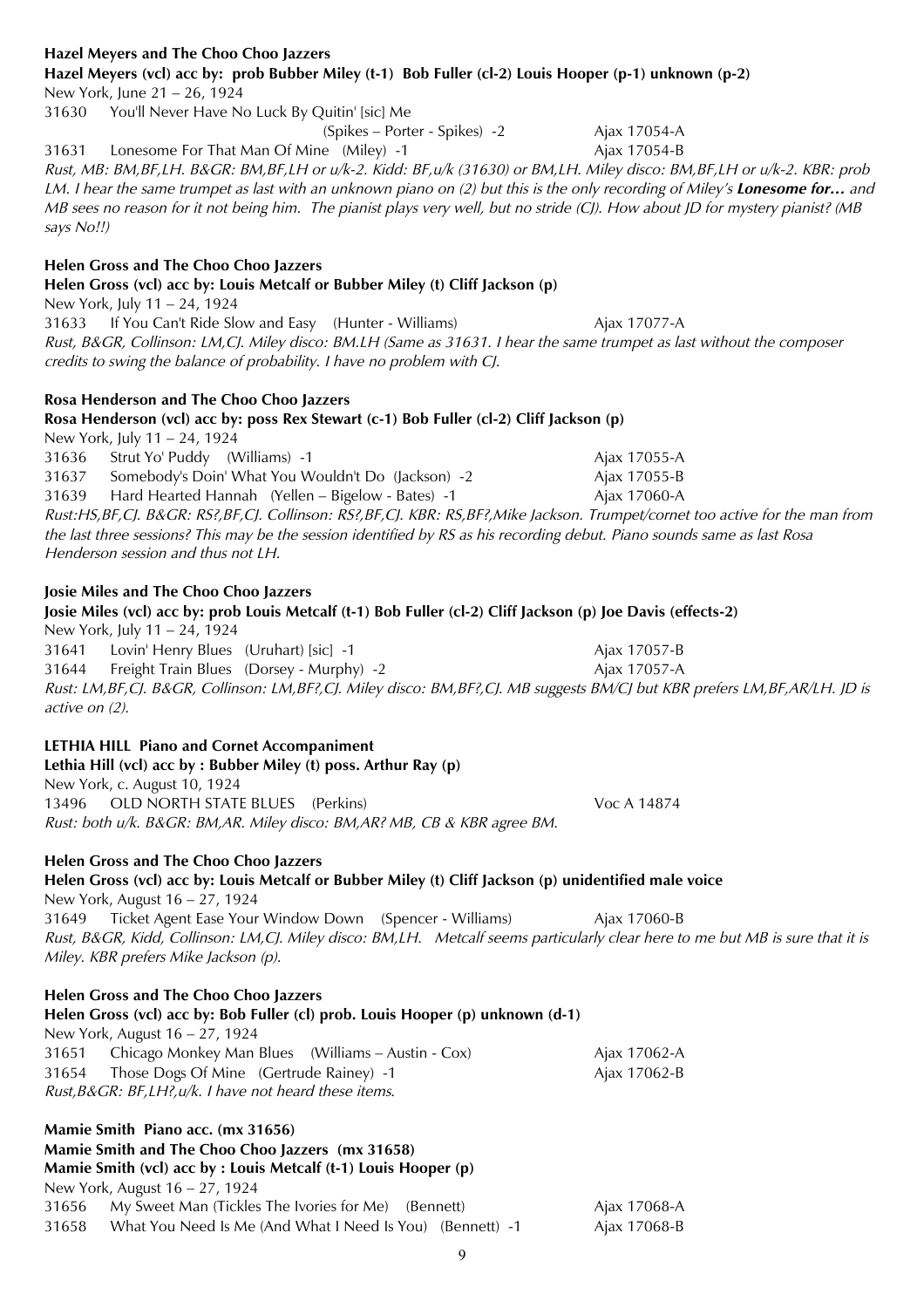Rust, B&GR: LM, LH. Miley disco: prob LM, LH. Rains says LM. MB suggests BM. I agree Metcalf, although slightly busy playing for him.

### **Mamie Smith and Her Jazz Hounds Mamie Smith (vcl) acc by: poss Percy Glascoe or Ernie Bullock (sop-1, as-2) Leslie A. Hutchinson (p) Elmer Snowden (bj,effects-1) ) Norman Buster (d)**

New York, August 16 – 27, 1924

31661 Just Like You Took My Man Away From Me (Summer) -2 Ajax 17063-B

31662 Remorseful Blues (Gilbert – Rega) -1 Ajax 17063-A

Rust, B&GR: BF,LH,ES,Norman Buster (d-1). Alto sax sounds like that on Ajax mx 31561. Piano is uncharacteristically faint. Leslie Hutchinson has been suggested in Bertrand Demeusy's list (Jazz Journal April 1963)(member of ES' band) and MB agrees. No banjo audible during effects. 'Rega' is a pseudonym for Fred Hager.

## **Mamie Smith and Her Jazz Hounds**

**Mamie Smith (vcl) acc by: prob Gus Aiken or Horace Holmes (t) Jake Frazier or Bud Aiken (tb) Ernie Bullock or Percy Glascoe (cl,as) Leslie A. Hutchinson (p) Elmer Snowden (bj) Bob Ysaguirre (tu) Norman Buster (d,marimba-1)** 

New York, August 16 – 27, 1924 31669 Lost Opportunity Blues (Bennett) Ajax 17058-A 31670 Good Time Ball (Callens) -1 Ajax 17058-B

Rust: GA or HH, JF, PGl or EB, Alex Jackson bar, LAH,ES, NB. B&GR: HH & GA, JF, PG, EB, LAH, ES, Alex Jackson bsx, NB. MB has a near-mint copy and rports only one t, one sax, no baritone or bass sax, but tuba, rest as shown. This was Elmer Snowden's Band at that time. A photo of the band is included in Perry Bradford's "Born with the Blues" with personnel named in St106/150. Note: JF may have been touring with Gonzell White. JF seems to have been a regular member of her groups together with Gus Aiken so there is some question about all his appearances on these records.

### **Rosa Henderson and The Choo Choo Jazzers (Ajax) Josephine Thomas (Pathé/Perfect)**

**Rosa Henderson (vcl) acc by: Louis Metcalf (t-2) Bubber Miley (t-1) Cliff Jackson (p) Joe Davis (train whistle-1)**  New York, August 16 - 27, 1924

31675 12th Street Blues (Heagney) -2 Ajax 17081-B

31677 Memphis Bound (De Rose - Banta) -1 Pathé-Actuelle 032122-B

31678 Memphis Bound (De Rose - Banta) -1 Ajax 17069-A

Rust, B&GR, Collinson, KBR: LM,CJ,JD. Miley disco: BM,CJ,JD. MB prefers BM on both. Confident trumpet, rigid triplets, some staccato accompaniment on 31675 but lack of the accidentals which are so common in Miley's playing. On 31677/78 Miley's presence is clear. I accept that my findings in this case maybe unlikely, but this is what I hear.

## **Josie Miles and The Choo Choo Jazzers Josie Miles (vcl) acc by: Bob Fuller (cl) Cliff Jackson (p)**

New York, August 16 - 27, 1924

31679 Flora's Weary Blues (Callens) Ajax 17070-B

Rust, B&GR, Collinson: LM,CJ,ES. Miley disco: LM or BM,CJ,ES. No trumpet or banjo present. KBR prefers LH and questions whether this item is correctly identified on CD.

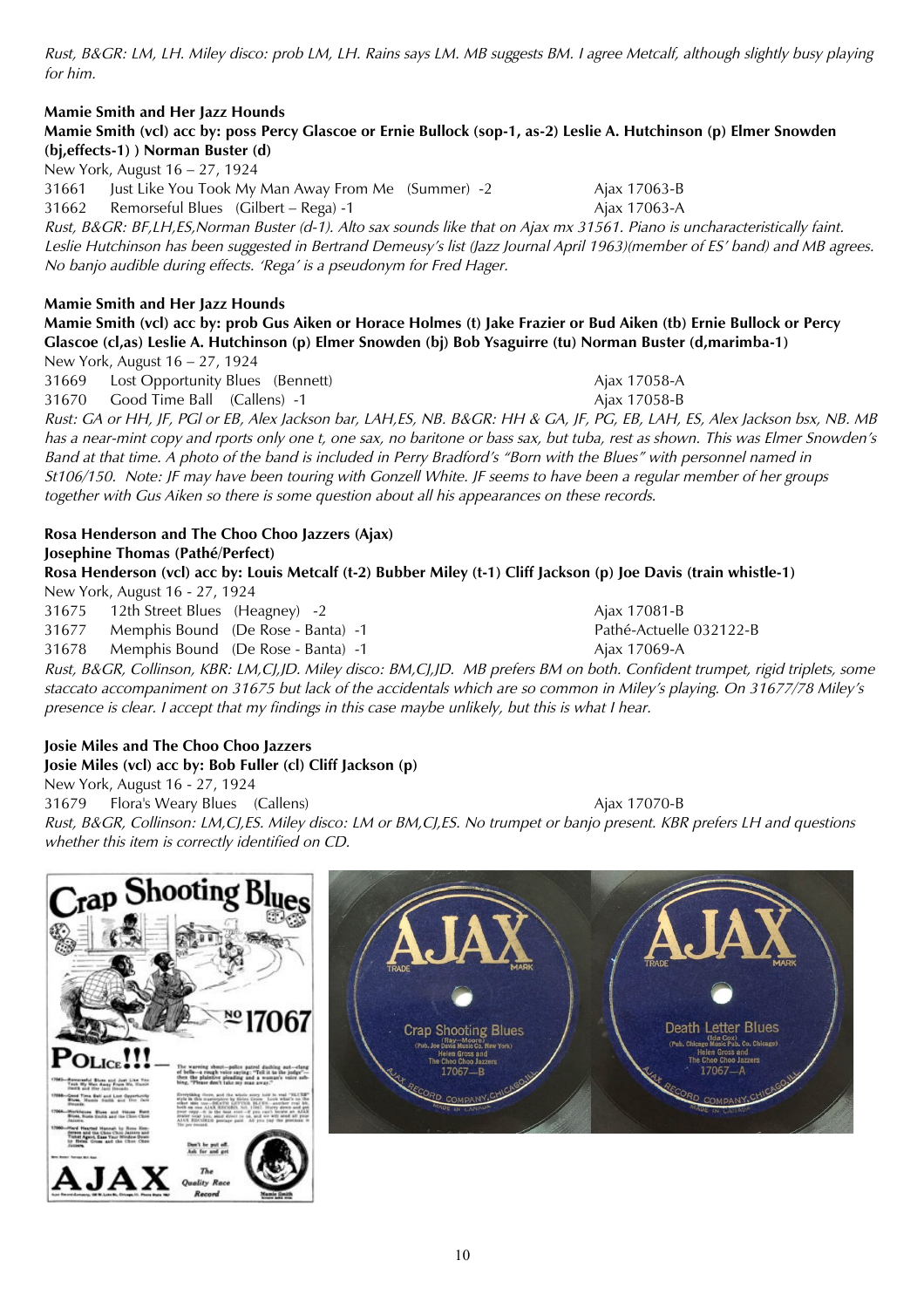**Helen Gross (vcl) acc by: unknown (cl) Louis Hooper (p-1,prob uke-2) unknown (chimes-3) poss Porter Grainger (kazoo-4) Two male vocal voices heard – probably Joe Davis and ? -5** New York, August 16 - 27, 1924 31682 Death Letter Blues (Ida Cox) -2,4 Ajax 17067-A 31684 Crap Shooting Blues (Ray - Moore) -1,3,5 Ajax 17067-B

Rust, B&GR: BF,PG?,Sterling Conaway (uke). Sounds like LH to me. We have previously seen LH double piano and banjo. KBR is adamant that this is not BF and MB also shares his doubt. MB notes the similarity of the kazoo to that heard on Clara Smith's **I'm Gonna Tear Your Playhouse Down**, which in known to be by Porter Grainger.

## **JOSIE MILES**

#### **Josie Miles (vcl) acc by: Bubber Miley (t) Arthur Ray (p)**  New York, September 15, 1924

9707-A Sweet Man Joe Edison unissued 9707-B Sweet Man Joe 9707-C Sweet Man Joe - available on CD Rust,B&GR,Miley disco: BM,AR. This was originally a test session and was subsequently remade on October 2, 1924 with accompaniment by the Kansas City Five. Copies of all three takes survive at the Edison National Historic site in West Orange, NJ. According to the Edison studio cash books, Josie Miles was paid \$25 and Miley and Ray were paid \$10 each for the session! See Joe Moore's note on Edison on page 2 above.

## **Texas Blues Destroyers Bubber Miley (t) Arthur Ray (harm)**

New York, September 18 - 22, 1924 31687 Lenox Avenue Shuffle (Ray - Miley) Ajax 17065-A 31688 Down In The Mouth Blues (Ray - Miley) Ajax 17065-B

Some copies do not show a matrix number for 31688. Rust:BM,AR.Miley disco: BM,AR. Bubber Miley owned a harmonium. Rains reports that LW believed this to be an accordion and had seen a drawing of Ray and Miley with such an instrument. The Indian-made harmonium I encountered in Yemen (pumped by a hinged wooden back) would look just like a piano-accordion viewed from the keyboard direction. MB is adamant it is a harmonium on all the Texas Blues Destroyers sessions and notes that the label of Voc states "Organ and Cornet." See notes for the TBDs dates for Pathé-Act and Voc shown as 5/7 Oct.

## **Josie Miles and The Choo Choo Jazzers**

## **Josie Miles (vcl) acc by: Louis Metcalf (t) Bob Fuller (cl) Cliff Jackson (p)**

New York, September 18 - 22, 1924 31690 Believe Me Hot Mama (Callens) -1 Ajax 17066-A Rust: LM,BF,CJ. B&GR: u/k cnt,cl,p,ES. Collinson: LM,CJ,ES. Miley disco: BM,u/k cl,p,ES. Sounds like LM BF & poss LH. No banjo.

## **Susie Smith and the Choo Choo Jazzers**

**Helen Gross and The Choo Choo Jazzers**

## **Monette Moore (vcl) acc by: Bubber Miley (t) Jake Frazier (tb) Louis Hooper (p) Joe Davis (effects-1)**

New York, September 18 – 22, 1924 31692 Workhouse Blues (Wallace) Ajax 17064-A 31694 House Rent Blues (Wallace) -1 Ajax 17064-B 31695 House Rent Blues (Wallace) -1 Ajax 17064-B Rust, B&GR, Kidd, Miley disco: BM,JF,LH,JD. Very probably correct. Wallace is Ed Kirkeby. Monette seems to have disliked either banjos generally or ES personally!

| Viola McCoy & Billy Higgins and The Choo Choo Jazzers                                                                      |              |  |
|----------------------------------------------------------------------------------------------------------------------------|--------------|--|
| Viola McCoy, Billy Higgins (vcl duet) acc by: Bob Fuller (cl) Louis Hooper (p)                                             |              |  |
| New York, September 18 – 22, 1924                                                                                          |              |  |
| 31696 I Don't Want Nobody (That Don't Want Me) (Higgins - McCoy)                                                           | Ajax 17069-B |  |
| Keep On Going (Bernard)<br>31699                                                                                           | Ajax 17066-B |  |
| Rust, B&GR: BF,LH. BH vocal on both tracks. KBR points out that both instrumentalists are uncharacteristically restrained. |              |  |

**Helen Gross (vcl) acc by: unknown (cl) poss Louis Hooper (p)**  New York, September 18 – 22, 1924 31700 Bloody Razor Blues (Spencer Williams) Ajax 17071-A 31701 Bloody Razor Blues (Spencer Williams) Ajax 17071-A Rust, B&GR, Kidd: BF,LH. Not quite sure about LH; more piano is played than his usual. KBR equates this cl to that on 31682.

**Helen Gross and The Choo Choo Jazzers**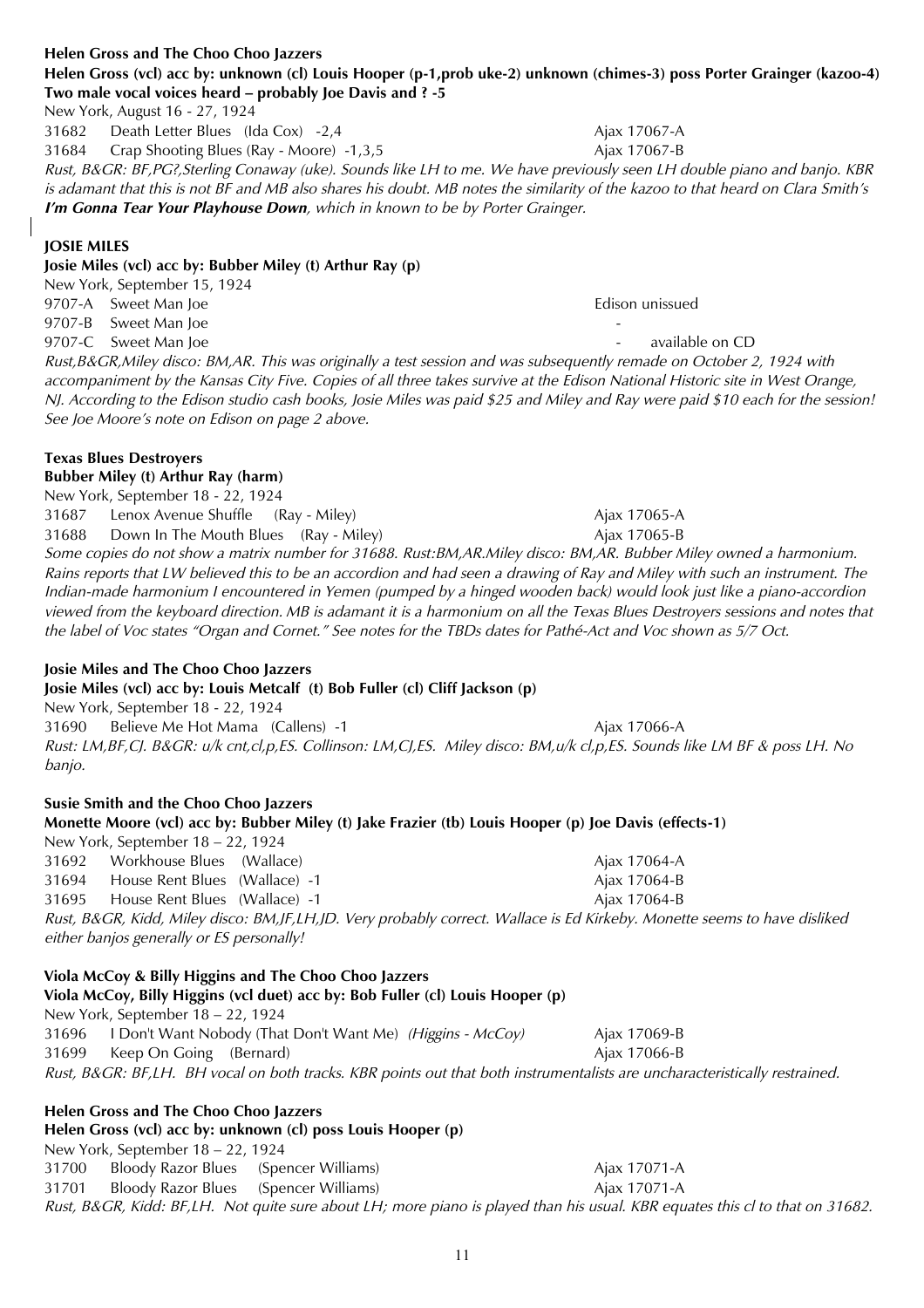## **Josie Miles and The Choo Choo Jazzers Josie Miles (vcl) acc by: Bubber Miley (t) poss Charlie Pryme (p) Elmer Snowden (bj)**

New York, September 18 – 22, 1924

31703 Won't Someone Help Me Find My Lovin' Man ? (Davis - Papa) \* Ajax 17076-

31705 South Bound Blues (Delaney) and the state of the Ajax 17070-A Sweet Man Joe (Bubber Miley) \* Ajax 17076-

Rust: BM,JF,BF,Charlie Pryme or LH,ES. B&GR, Miley disco: BM,CP or LH,ES. Piano atypical for LH; notably fills in the tenor range. Less certain of ES on 31705. Sweet Man Joe may not belong to this session.

## **Susie Smith and The Choo Choo Jazzers**

## **Monette Moore (vcl) acc by: Bubber Miley (t) Jake Frazier (tb) Louis Hooper (p)**

New York, September 18 – 22, 1924

31706 Bullet Wound Blues (Waller - Williams) Ajax 17075-A

Rust, B&GR, MB, Miley disco: BM,JF,LH. Kidd: BM,JF,LH? ? KBR insists not JF. John Montague (p) was Monette's regular accompanist at this time.



## **Kansas City Five**

**Bubber Miley (t) poss Charlie Irvis (tb) Bob Fuller (cl,as-2,cmel-1?) Louis Hooper (p) Elmer Snowden (bj)** 

New York, September 18 – 22, 1924

| 31709 | Believe Me Hot Mamma (Callens) -1     | Ajax 17078-A |
|-------|---------------------------------------|--------------|
| 31711 | St. Louis Blues (Handy)               | Ajax 17078-B |
| 31713 | Louisville Blues (Ricketts - Jackson) | Ajax 17072-A |
| 31715 | Temper'mental Papa                    |              |
|       |                                       |              |

(Wendling - Brockman) -2 Ajax 17072-B

Rust, Miley disco: BM,JF,BF(cl,as),LH,ES. A new (tb) is present similar to 9812 below. KBR thinks this is CI and I agree. However CI seems not previously to have been linked by researchers with this group. I am concerned that CI is not mentioned at all in the index to Bastin. Sax seems to be Cmel (the band modulates before and after its solo). The (bj) continues behind the sax and therefore ES is not the cmel player .MB notes that an excerpt of mx 31713 was used on a Rialto Music Store advertising record card, similar to the musical postcards of the era. The reverse carries a listing of the latest Ajax record releases.



Courtesy of Allan Sutton, Mainspring Press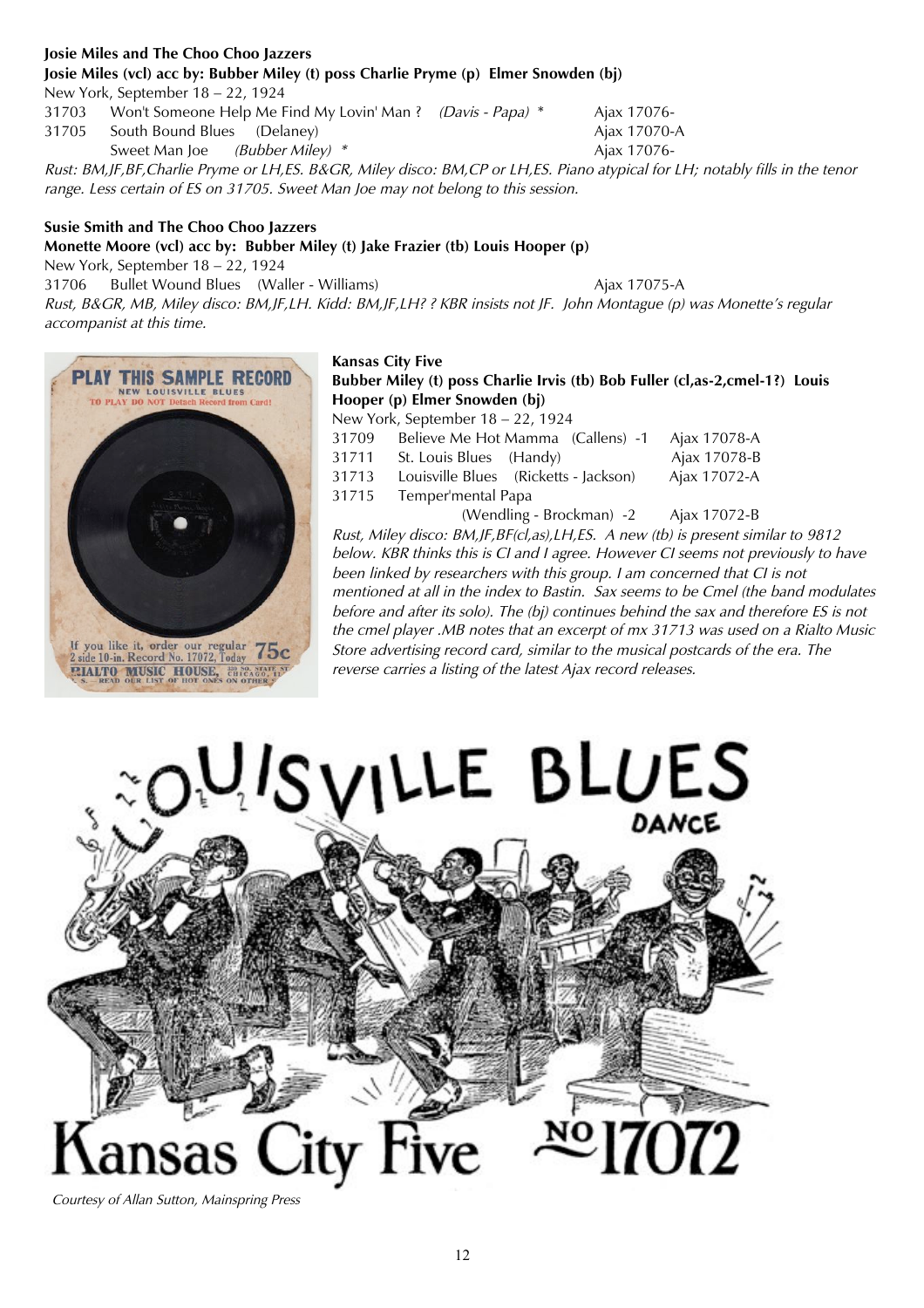| <b>Susie Smith and The Choo Choo Jazzers</b>                                                                             |              |
|--------------------------------------------------------------------------------------------------------------------------|--------------|
| Monette Moore (vcl, kazoo-1) acc by: Jake Frazier (tb-2) Bob Fuller (cl-3) Louis Hooper (p)                              |              |
| New York, September 18 - 22, 1924                                                                                        |              |
| 31718 Graveyard Bound Blues (Ray - Moore) -1,3                                                                           | Ajax 17075-B |
| Salt Water Blues (Brooks) -2,3<br>31721                                                                                  | Ajax 17073-B |
| Rainy Weather Blues (Brooks) -2,3<br>31722                                                                               | Ajax 17073-A |
| 31718 Rust, B&GR, Kidd: kazoo, BF, LH. Agreed. Mxs 31721/2 Rust, B&GR, Kidd: JF, BF, LH. Agreed.                         |              |
| <b>SALLY RITZ</b>                                                                                                        |              |
| Rosa Henderson (vcl) acc by: poss Bubber Miley (t) poss Jake Frazier (tb) Louis Hooper (p)                               |              |
| New York, c. September 29, 1924                                                                                          |              |
| 5651-3 DEEP RIVER BLUES (Green - Handy)                                                                                  | Ban 1452-B   |
| 5652-3 THE BASEMENT BLUES (W.C. Handy)                                                                                   | Ban 1437-B   |
| Rust: BM?,JF?,LH or AR. B&GR: u/k.JF?,LH. Miley disco: prob BM,poss JF,LH. Not BM in my opinion. KBR and MB can accept   |              |
| BM and KBR favours AR.                                                                                                   |              |
| KITTY BROWN (mxs 5653/54/56)                                                                                             |              |
| KITTY BROWN - JAZZ CASPER (mxs 5655/6).                                                                                  |              |
| Kitty Brown (vcl), Kitty Brown and Billy Higgins (vocal duet) – 3 acc by prob Bubber Miley (t-1) Bob Fuller (cl-2) Louis |              |
| Hooper (p) unknown (effects-4)                                                                                           |              |
| New York, c. September 29, 1924                                                                                          |              |
| 5653-3 FAMILY SKELETON BLUES (Spencer Williams) -2,4                                                                     | Ban 1436-A   |
| 5654-3 I WANNA JAZZ SOME MORE (Tom Delaney) -1,2                                                                         | Ban 1437-A   |
| 5655-3 KEEP ON GOING (Al Bernard) -1,3                                                                                   | Ban 1452-A   |
| 5656-3 ONE OF THESE DAYS (Dave A. Hoffman) 1,3                                                                           | Ban 1436-B   |
| .                                                                                                                        |              |

Rust: BM?,BF,Edgar Dowell?,BH. B&GR: TM,BF,LH,BH. Kidd: TM,BF,LH. Miley disco: BM?,BF,LH,BH. Trumpet has a Dunn influence especially 5654; Rains says not TM. KBR agrees and hears an under par BM.



**VIOLA McCOY and BILLY HIGGINS Piano and Cornet Accompaniment Viola McCoy, Billy Higgins (vcl duet) acc by poss Bubber Miley (t) poss Arthur Ray (p)** 

New York, October, 1924 13805 KEEP ON GOING (BERNARD) Voc A 14912 13806 GET YOURSELF A MONKEY MAN AND MAKE HIM STRUT HIS STUFF (MORTON) Voc B 14912

Rust, B&GR:BM?,AR?. Miley disco: BM?,AR? or LH. JW doubts that this is Miley.

## **JOSIE MILES Orchestra Accompaniment by Kansas City Five Josie Miles (vcl): prob Bubber Miley (t) poss Jake Frazier (tb) Bob Fuller (cl) prob Louis Hooper (p) Elmer Snowden (bj)**

New York, October 2, 1924 9761-**A**-B-**C** TEMPER'MENTAL PAPA (Pete Wendling and James Brockman) Edison 51477-L 9762-A-**B**-C SWEET MAN JOE ("Bub" Miley) Edison 51476-R Rust:BM or Johnny Dunn, JF,BF,LH or AR,prob ES. B&GR: JD?,JF,BF,u/k,ES? Miley disco: BM,JF,BF,u/k,ES? JF prob. in Chicago; not typical of his work his work in my ears but KBR is sure this is JF. I would just opt for Dunn but note the composer credit. According to the Edison studio cash books, Josie Miles was paid \$50 and the Orchestra (Davis) \$75 for the session. See Joe Moore's Edison note 5 at the top of this listing.



## **Texas Blues Destroyers Bubber Miley (t) Arthur Ray (harm)**  New York, c. October 5, 1924 105588 Down In The Mouth Blues (Ray - Miley) Pathé-Actuelle 036160-B 105589 Lenox Avenue Shuffle (Ray - Miley) Pathé-Actuelle 036160-A Rust:BM,AR. Miley disco: BM,AR. Date is estimated by Rust and should perhaps be closer to TBDs shown above as Sep 18-22, 1924. NOTE: Pathe/Perfect issues do not generally show side A on labels but they do show side B, and the side A designation is shown under the label.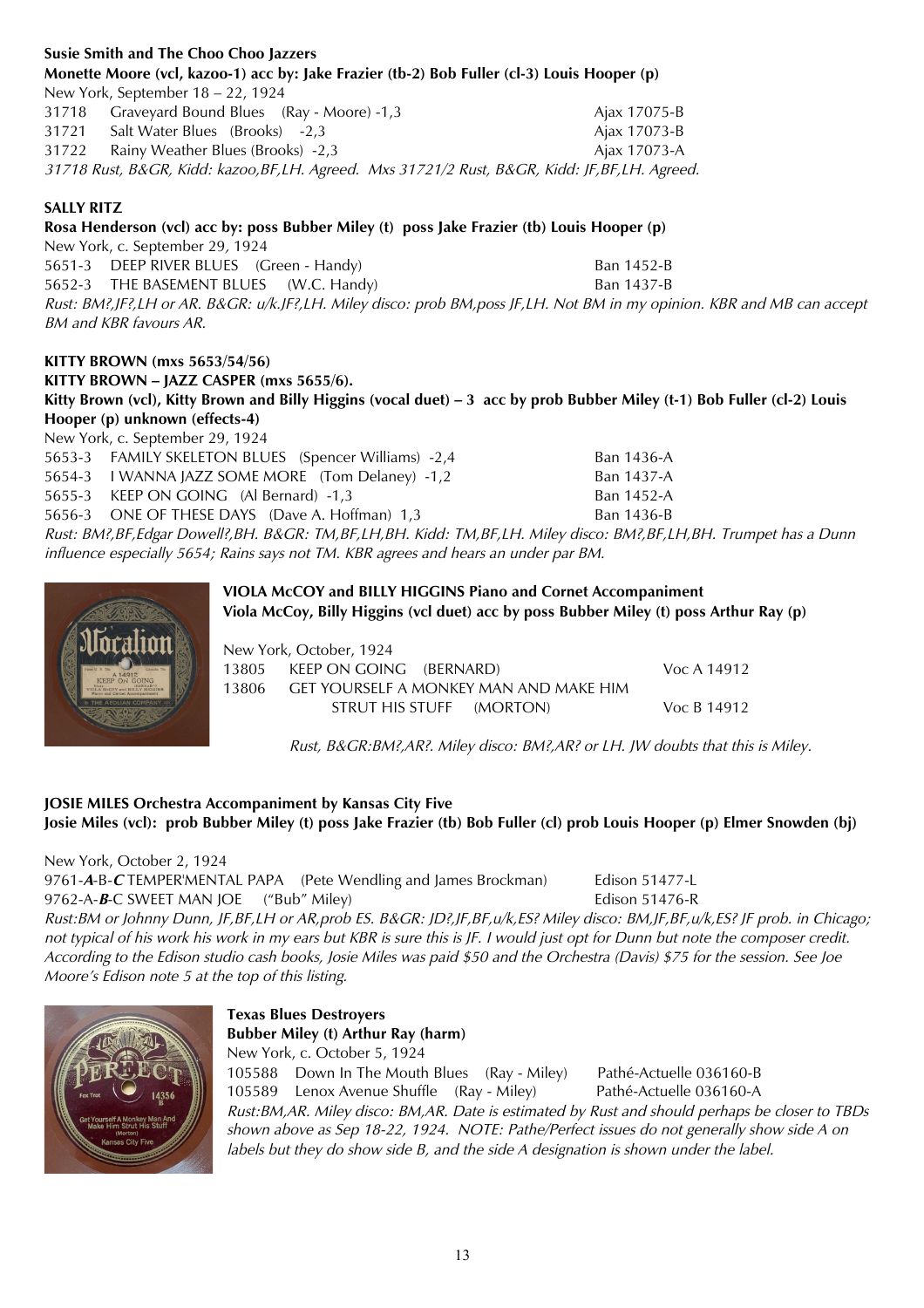### **Played by Texas Blues Destroyers Organ and Cornet Bubber Miley (t) Arthur Ray (harm)**

New York, October 7, 1924 13832 LENOX AVENUE SHUFFLE (RAY - MILEY) Voc A 14913 13834 DOWN IN THE MOUTH BLUES (RAY - MILEY) Voc B 14913 Rust:BM,AR. Miley disco: BM,AR. Date is estimated by Rust and should perhaps be closer to TBDs shown above as Sep 18-22, 1924. Label clearly states "Organ and Cornet".

## **Kansas City Five (mx 105643) D. Onivas Orch. (mx 105644)**

**Bubber Miley (t) Jake Frazier (tb) unknown (cl) Louis Hooper (p) Elmer Snowden (bj)**  New York, late October 1924 105643 Get Yourself A Monkey Man And Make Him Strut His Stuff (Morton) Pathé-Actuelle 036175-B 105644 Louisville Blues (Jackson) Pathé-Actuelle 036196-A

Pathé-Actuelle 036196 as D. Onivas & Orch.

Rust, Miley disco: BM,JF,BF,LH,ES. Kidd: BM, Charlie Green, BF,LH,ES. Trumpet is different to 9812-B. Trombone also sounds different to 9812, especially on 105643. KBR is sure this is CI and not Green. This would fit nicely if LH/Kidd confused the two trombone Charlies. But I don't think this is CI, who I can hear on the next session. The cl is unidentified. I even thought of Lorenzo Tio (as did KBR) as the cl is very cultured but, according to Darnell Howard, Tio was in Milwaukee with Charles Elgar's Orchestra at this time, and his last New York recordings were made in May 1924, accompanying Eva Taylor. The clarinet is very distant in the recording balance and even on MB's  $E+$  copies it is not possible for him either to confirm – or deny – that it is Fuller.

## **ROSA HENDERSON Orchestra Accompaniment by KANSAS CITY FIVE Rosa Henderson (vcl) acc by: unknown (t) prob Charlie Irvis (tb) poss Bob Fuller (cl) Louis Hooper (p) Elmer Snowden (bj)**

New York, October 28, 1924

9812-**B** DON'T ADVERTISE YOUR MAN (Jimmy Foster) Edison 51478-R Rust: BM?,JF,BF,LH,ES. B&GR: u/k,JF?,BF?,LH?,ES? Miley disco: BM,JF,BF,LH,ES. One trumpet present, not BM: like that on Get-Happy Band but I don't think it is TM. Trombone different to 105643 above, but similar to 31709-15 above. KBR hears BM & CI, both poss the worse for drink and not BF. See note following matrix 9813 regarding artist cash payments for this title.

## **HELEN GROSS**

## **Helen Gross (vcl) acc by: unknown (t) prob Charlie Irvis (tb) poss Bob Fuller (cl) Louis Hooper (p) Elmer Snowden (bj) ?Joe Davis (chimes)**

New York, October 28, 1924

9813-**C** Undertaker's Blues Edison unissued – available on CD Rust: BM?,JF,BF,LH,ES? B&GR: u/k,JF?,BF,LH,ES? Miley disco: BM,JF,BF,LH,ES. All note u/k chimes. ES stated that he played C melody sax with Monette Moore on Edison with BM,BF and LH, and soprano sax on the other side. No Edison records by Monette Moore are known, but she may have been present during this session. (Storyville 17/5) KBR identifies CI. According to the Edison studio cash books, Rosa Henderson was paid \$50, Helen Gross \$25 and the Orchestra (J. Davis) \$100 for this two-artist session.

## **JULIA MOODY**

**Julia Moody (vcl) acc by: Bubber Miley (t-1) poss Jake Frazier (tb-2) Bob Fuller (cl) Louis Hooper (p)**

New York, c. October 29, 1924 5693-3 WORRIED BLUES (Browning - Payton) -2 Ban 1468-A 5694-2 MAD MAMA'S BLUES (D. Jones) -1 Ban 1451-B Rust, B&GR, Kidd, Miley disco: BM,JF,BF,LH. Kidd adds ES. The trombone is the same man as 105643 above, thus KBR says CI. 'Duke Jones' is a pseudonym for Spencer Williams.

## **LOUELLA JONES & JAZZ CASPER**

**Alberta Perkins, Billy Higgins (vcl duet) acc by: Bubber Miley (t) prob Louis Hooper (p) Elmer Snowden (bj) poss. Joe Davis (chimes-1)**

New York, c. October 30, 1924 5695-1-2-3 WHO CALLS YOU SWEET MAMA NOW (Marshall Walker) Ban 1467-A 5696-1-2-3 SWEET MANDY (Al Bernard) -1 Ban 1451-A Rust, B&GR, Miley disco: BM,LH,ES,u/k chimes. Kidd: TM,LH,ES,u/k chimes. MB agrees with Kidd. I'm slightly unsure about  $IH$ .